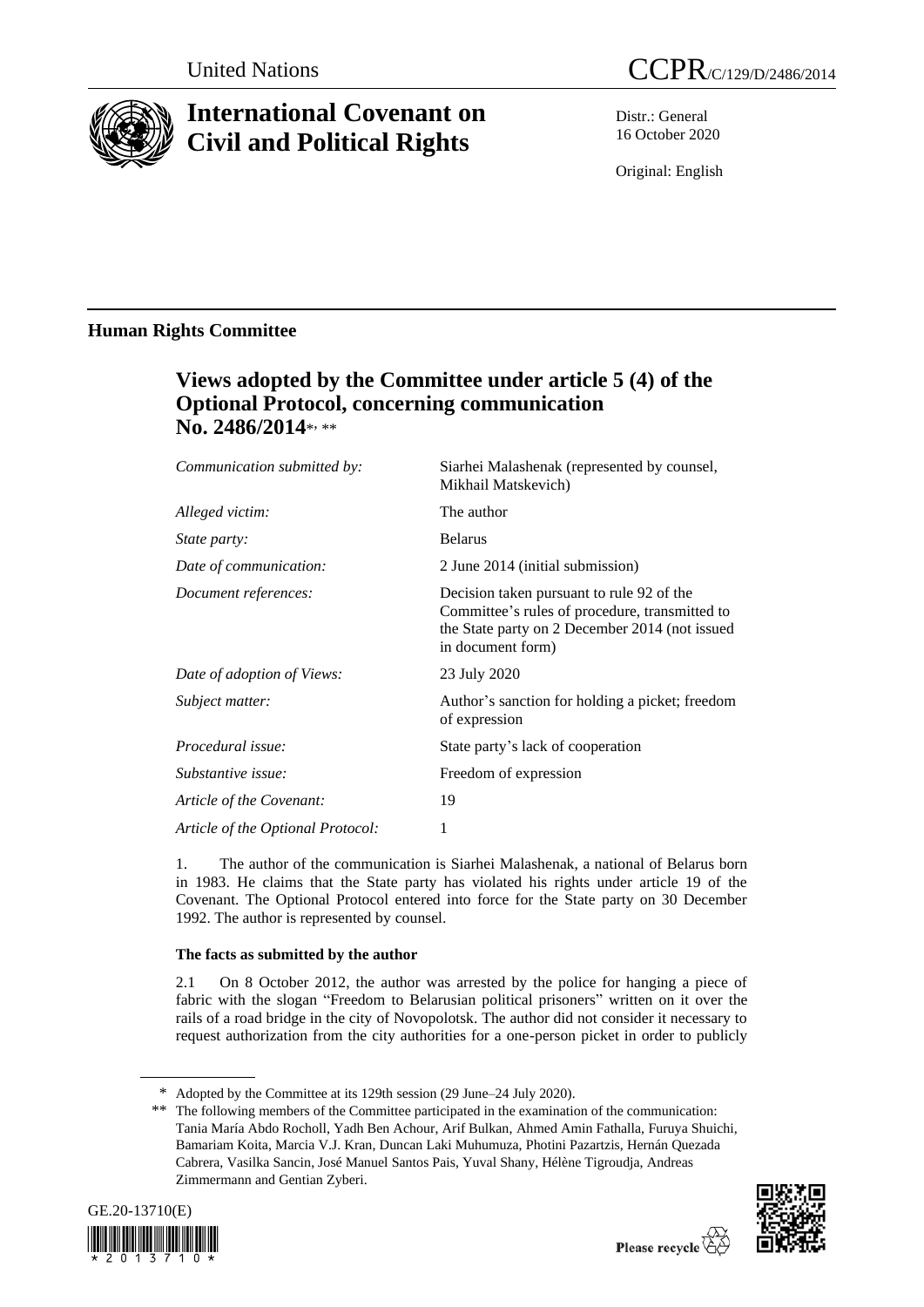express his opinion. On the same day, Novopolotsk City Court, in the Viciebsk region, found the author to be in violation of article 23.34 (1) of the Code of Administrative Offences (violation of the procedure for organizing or holding mass events) for holding an unauthorized picket, and fined him 300,000 Belarusian roubles (about US\$ 35).

2.2 On an unspecified date, the author appealed the decision of Novopolotsk City Court before Viciebsk Regional Court. On 31 October 2012, Viciebsk Regional Court dismissed the appeal. The author's supervisory review appeals (dates unspecified) to the President of Viciebsk Regional Court and to the Supreme Court were rejected on 11 April and 13 June 2013, respectively. The courts found that since one-person pickets fell under the definition of public events in the Public Events Act of 30 December 1997 (as amended on 7 August 2003), the author had to follow the procedure established by the Act and request authorization from the Novopolotsk City Executive Committee.

2.3 The author submits that he has exhausted all available and effective domestic remedies.

#### **The complaint**

3.1 The author claims that the sanction imposed on him for expressing his opinion amounts to a violation by Belarus of his rights under article 19 of the Covenant. He claims that his right to freedom of expression was violated by the restrictions imposed, which were not necessary for the protection of national security or of public order, or of public health or morals, or for the respect of the rights or reputations of others. He submits that the courts did not assess how his acts had endangered national security, public order, public health or the rights or reputations of others.

3.2 The author claims that he was not holding a public event and for that reason, he did not request authorization from the authorities. Despite that fact, the domestic authorities and the courts qualified his public expression of opinion as a public event under the Public Events Act and subjected it to the procedural requirement of seeking authorization from the authorities. By doing so, they restricted his freedom of expression under article 19 of the Covenant.

3.3 The author asks the Committee to find a violation of article 19, to recommend that the State party reconsider his case and amend the definition of mass events in the Public Events Act of 1997 to refer only to groups of people, thus excluding one-person pickets from its scope, and to reimburse him for the fine he had to pay.

### **Lack of cooperation by the State party**

4. On 2 December 2014, 30 November 2015, 26 February 2016 and 8 December 2016, the Committee requested the State party to provide information and its observations on the admissibility and the merits of the present communication. The Committee regrets the failure of the State party to provide any information with regard to the admissibility or the merits of the author's claims. It recalls that it is implicit in article 4 (2) of the Optional Protocol that States parties examine in good faith all allegations brought against them, and that they make available to the Committee all information at their disposal. In the absence of a reply from the State party, due weight must be given to the author's allegations, to the extent that they have been properly substantiated.<sup>1</sup>

#### **Issues and proceedings before the Committee**

#### *Consideration of admissibility*

5.1 Before considering any claim contained in a communication, the Committee must decide, in accordance with rule 97 of its rules of procedure, whether the communication is admissible under the Optional Protocol.

5.2 The Committee has ascertained, as required under article 5 (2) (a) of the Optional Protocol, that the same matter is not being examined under another procedure of international investigation or settlement.

<sup>1</sup> For example, *Sannikov v. Belarus* (CCPR/C/122/D/2212/2012), para. 4.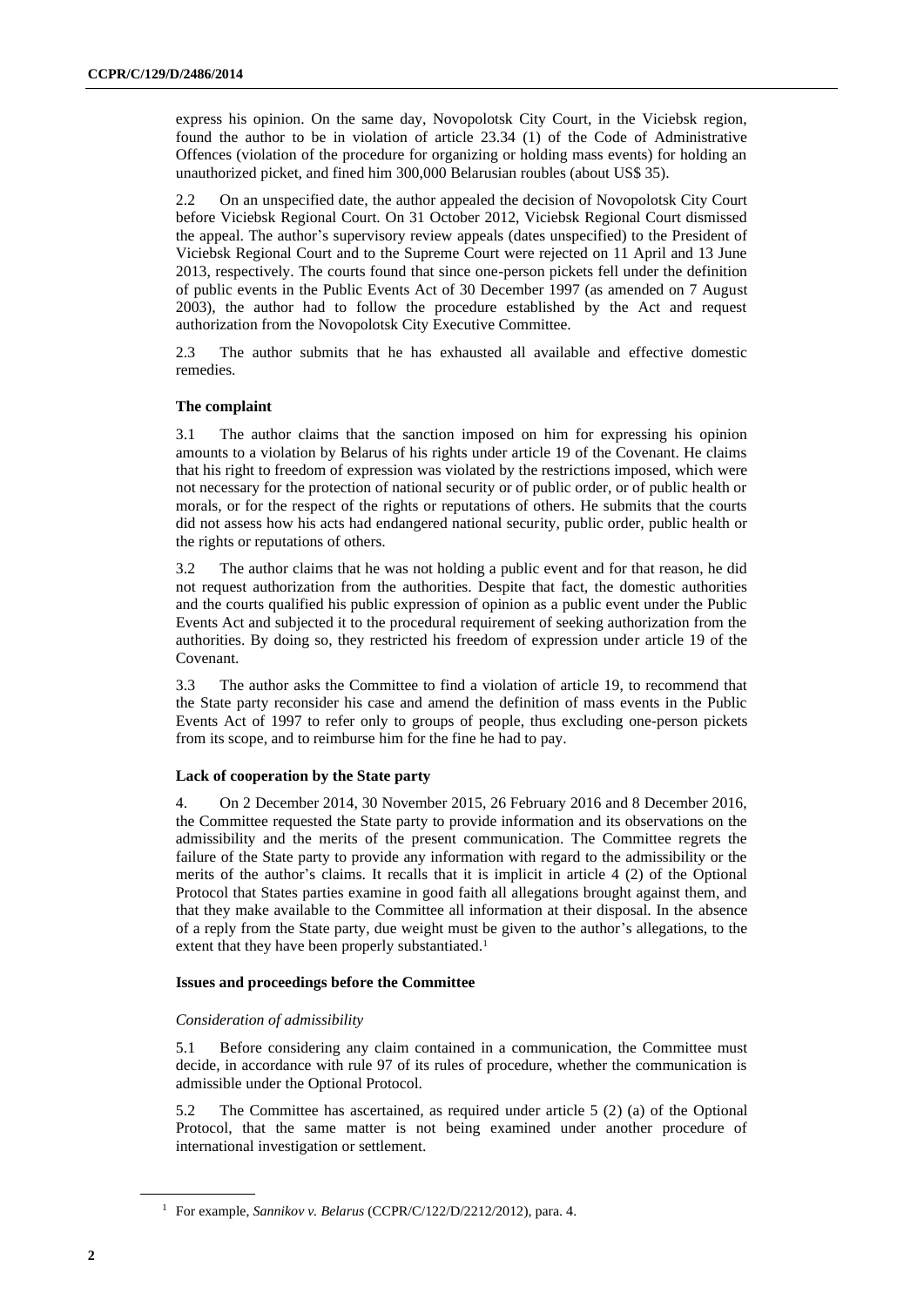5.3 The Committee notes the author's claim that he has exhausted all available and effective domestic remedies, having submitted requests for supervisory review to Viciebsk Regional Court and to the Supreme Court. In the absence of any observations from the State party to the contrary, the Committee considers that it is not precluded by the requirements of article 5 (2) (b) of the Optional Protocol from examining the present communication.

5.4 The Committee considers that the author has sufficiently substantiated the claims under article 19 (1) of the Covenant, for the purposes of admissibility. It therefore declares the communication admissible and proceeds with its consideration of the merits.

#### *Consideration of the merits*

6.1 The Committee has considered the communication in the light of all the information submitted to it by the parties, in accordance with article 5 (1) of the Optional Protocol.

6.2 The Committee notes that the author raises two claims in his communication. Firstly, he claims that his freedom of expression had been restricted arbitrarily because he was sanctioned for publicly expressing his opinion. Secondly, he alleges that the fact that the Public Events Act considers a public expression of opinion by a single person to constitute a public event and subjects it to prior authorization places a disproportionate restriction on freedom of expression.

6.3 The Committee considers that the legal issue before it is to decide whether the sanction imposed on the author and whether qualifying a one-person public expression of opinion as a public event amount to a violation of article 19 of the Covenant. It transpires from the material before the Committee that the author's acts were qualified by the courts as constituting a public event and that he was fined because of his failure to seek the authorization of the city authorities to hold a picket. In the Committee's opinion, the actions of the authorities, irrespective of their legal qualification, amount to a limitation of the author's rights, in particular the right to impart information and ideas of any kind, under article 19 (2) of the Covenant.<sup>2</sup>

6.4 The Committee refers to its general comment No. 34 (2011), according to which freedom of opinion and freedom of expression are indispensable conditions for the full development of the person. Such freedoms are essential for any society and constitute the foundation stone for every free and democratic society (para. 2). Article 19 (3) of the Covenant allows for certain restrictions only to be imposed on freedom of expression, as provided by law and necessary: (a) for respect of the rights or reputations of others; and (b) for the protection of national security or of public order (*ordre public*), or of public health or morals. Any restriction on the exercise of such freedoms must conform to the strict tests of necessity and proportionality. Restrictions must be applied only for those purposes for which they were prescribed and must be directly related to the specific need on which they are predicated (para. 22).

6.5 The Committee recalls that it is up to the State party to demonstrate that the restrictions on the rights under article 19 were necessary and proportionate. <sup>3</sup> The Committee observes that nothing on file suggests that the domestic authorities reviewed the author's case in the light of the standards of necessity and proportionality under article 19 of the Covenant. Similarly, no explanation has been provided by the State party as to how the author's actions were endangering the rights or reputations of others, national security or public order (*ordre public*), or public health or morals in the light of article 19 (3) of the Covenant and why the restrictions imposed on the author were necessary. The Committee considers that, in the circumstances of the present case, the sanctions imposed on the author, although based on domestic law, cannot be seen as justified for the purposes of article 19 (3) of the Covenant.

6.6 The Committee notes the author's second claim concerning the unjustified qualification of a one-person public expression of opinion as a public event and the ensuing requirement to seek authorization for such an expression. Despite its own approach that

<sup>2</sup> For example, *Misnikov v. Belarus* (CCPR/C/117/D/2093/2011), para. 9.2.

<sup>3</sup> For example, *Pivonos v. Belarus* (CCPR/C/106/D/1830/2008), para. 9.3; *Olechkevitch v. Belarus* (CCPR/C/107/D/1785/2008), para. 8.5; and *Androsenko v. Belarus* (CCPR/C/116/D/2092/2011), para. 7.3.